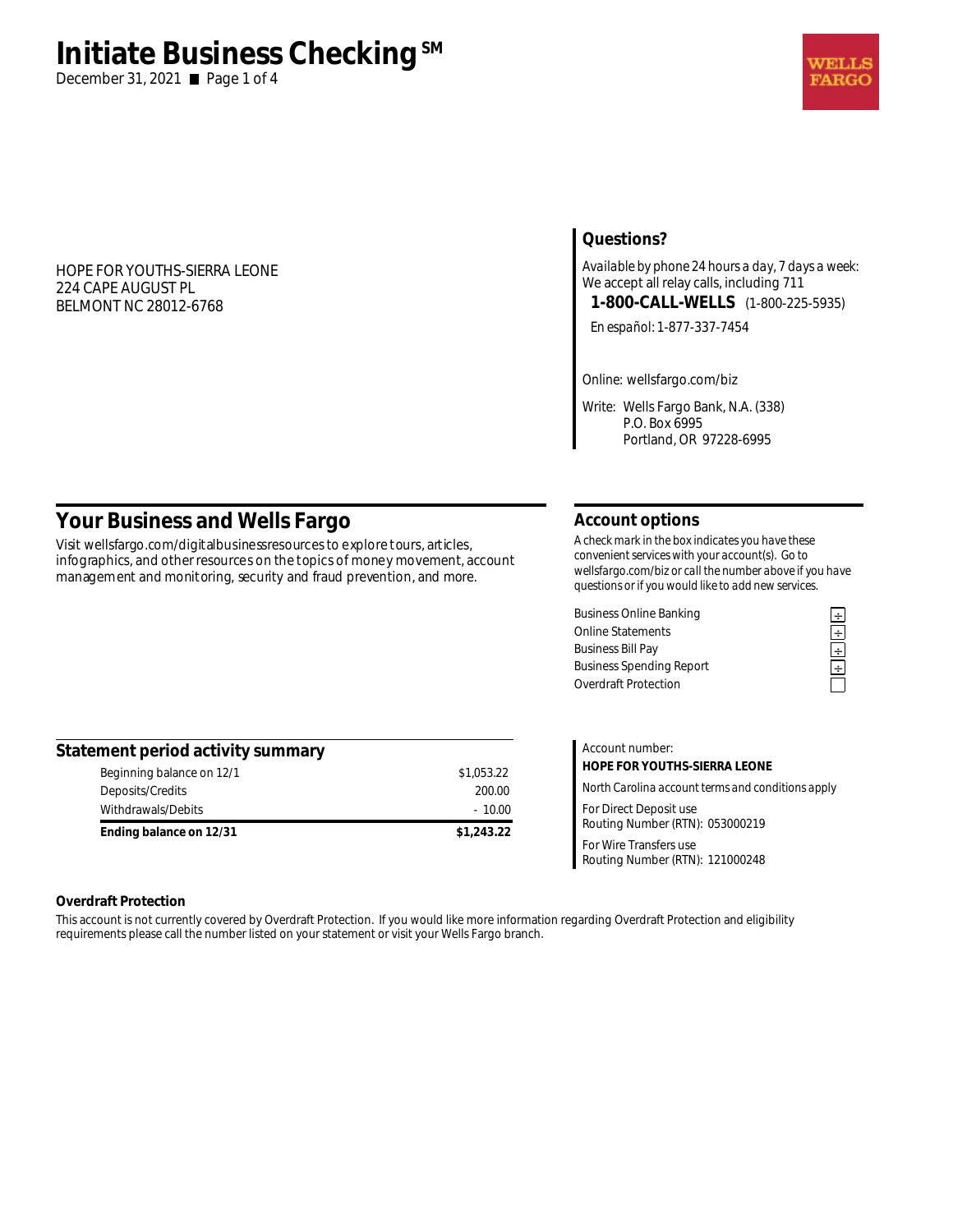

### **Transaction history**

| Date   | Check                   | <b>Number</b> Description      | Deposits/<br>Credits | Withdrawals/<br><b>Debits</b> | Ending daily<br>balance |
|--------|-------------------------|--------------------------------|----------------------|-------------------------------|-------------------------|
| 12/8   |                         | Direct Pay Monthly Base        |                      | 10.00                         | 1.043.22                |
| 12/30  |                         | Deposit Made In A Branch/Store | 200.00               |                               | 1,243.22                |
|        | Ending balance on 12/31 |                                |                      |                               | 1,243.22                |
| Totals |                         |                                | \$200.00             | \$10.00                       |                         |

*The Ending Daily Balance does not reflect any pending withdrawals or holds on deposited funds that may have been outstanding on your account when your transactions posted. If you had insufficient available funds when a transaction posted, fees may have been assessed.* 

#### **Monthly service fee summary**

For a complete list of fees and detailed account information, see the disclosures applicable to your account or talk to a banker. Go to wellsfargo.com/feefaq for a link to these documents, and answers to common monthly service fee questions.

| Fee period 12/01/2021 - 12/31/2021                 | Standard monthly service fee \$10.00 | You paid \$0.00             |
|----------------------------------------------------|--------------------------------------|-----------------------------|
| How to avoid the monthly service fee               | Minimum required                     | This fee period             |
| Have any ONE of the following account requirements |                                      |                             |
| Average ledger balance                             | \$1,000.00                           | \$1,058.00<br>$\parallel +$ |
| Minimum daily balance                              | \$500.00                             | $$1,043.22$ $\rightarrow$   |
| C1/C1                                              |                                      |                             |

#### **Account transaction fees summary**

| Service charge description | Units used | <b>Units</b><br>included | <b>Excess</b><br>units | Service charge per<br>excess units (S) | Total service<br>charge(S) |
|----------------------------|------------|--------------------------|------------------------|----------------------------------------|----------------------------|
| Cash Deposited (\$)        | 200        | 5.000                    |                        | 0.0030                                 | 0.00                       |
| Transactions               |            | 100                      |                        | 0.50                                   | 0.00                       |
| Total service charges      |            |                          |                        |                                        | \$0.00                     |

#### **Other Wells Fargo Benefits**

Our National Business Banking Center customer service number 1-800-CALL-WELLS (1-800-225-5935) hours of operation have temporarily changed to 7:00 a.m. to 11:00 p.m. Eastern Time, Monday through Saturday and Sunday 9:00 a.m. to 10:00 p.m. Eastern Time. Access to our automated banking system, the ability to report a fraud claim on your business credit or debit card, and access to report a lost or stolen business card will continue to be available 24 hours a day, 7 days per week. Thank you for banking with Wells Fargo. We appreciate your business.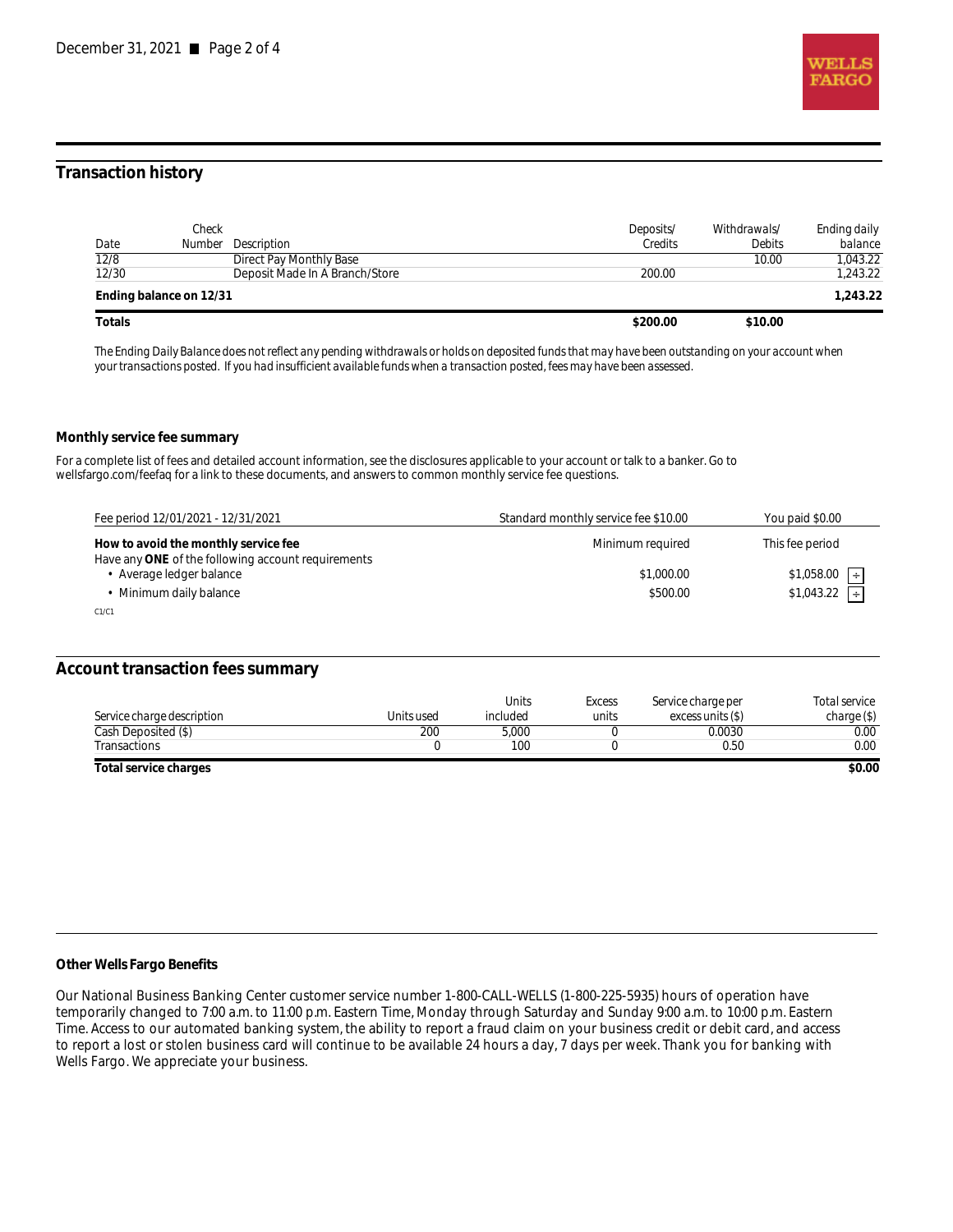# **IMPORTANT ACCOUNT INFORMATION**

Periodically, it is necessary to update selected sections of the disclosures you received when you opened your account. These updates provide you with the most up to date account information and are very important; so please review this information carefully and feel free to contact us with any questions or concerns.

We are updating the Deposit Account Agreement ("Account Agreement") dated October 15, 2021. Effective February 15, 2022, the following applies to wire transfers transactions: the section titled "Funds Transfer Services" has revisions to the introductory paragraph, we added subsections titled "Funds Transfer Security Procedure" and "Rejecting a Funds Transfer Request", and the subsection titled "Your duty to report unauthorized or erroneous funds transfers" has been revised.

If you are enrolled in Wells Fargo Online®, Wells Fargo Business Online®, Wells Fargo Mobile®, or Wells Fargo Advisors® online services, you reviewed and accepted our Online Access Agreement ("OAA") when you enrolled in those services. We have added a new section 15(c) Transfers Security Procedures (Business Customers and Online Wire Transfers) to the OAA to provide more clarity regarding the security procedures that apply to certain online transactions and the various addenda agreements. The updated version of the OAA will go into effect on February 15, 2022.

No, you don't need to take any action. This notice is simply to let you know that certain terms in the Account Agreement and the OAA have been updated. Your continued use of your account and, if enrolled, in the above online services will be your acceptance to these updated terms. Please review the Account Agreement and OAA, and only continue to use the above online services if you agree to all terms.

For more details, please access the Consumer Account Addenda at www.wellsfargo.com/online-banking/consumer-account-fees/ or the complete OAA at www.wellsfargo.com/online-banking/online-access-agreement/upcoming.

Good News! The daily purchase limit for each debit/ATM card linked to your checking account is being increased to \$10,000 effective between December 1 and December 13, 2021. To view your card's daily dollar limits at any time, sign on at wellsfargo.com/cardcontrol and click on Card details. Note: your card and account must be in open status for the increase to be applied. If you recently updated your card's daily purchase limit above or below \$10,000 before the change noted above is processed, this change will not be applied.